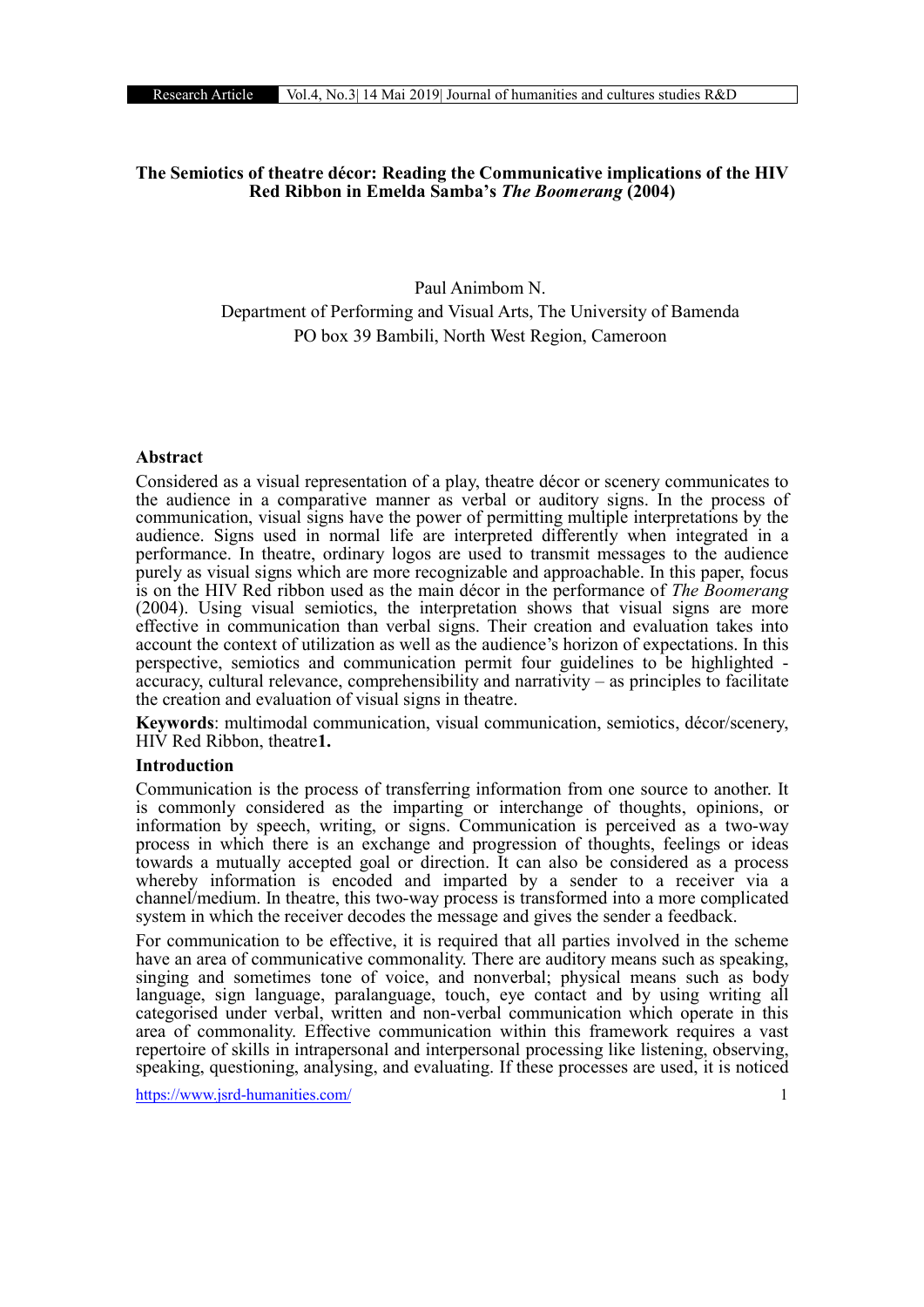that they developmentally transfer to all areas of life: home, school, community, work, and beyond. It is through communication that collaboration and cooperation occur.

In theatre, communication as a process of information transmission is classified in two broad categories: verbal and non-verbal or visual. Studies have elaborated on these signs in theatre and shown their capacities to serve as transmitters in the process of communication (Peirce 1955, Carlson 1990, Alter 1990, Elam 2002, Kress 2002, Besbes 2007, Helbo 1981, Helbo et al. 1991, Ubersfeld 1999). This present study looks are visual communication in theatre with particular attention to stage decor used in *The Boomerang*, a 2004 musical play written and directed by Emelda Ngufor Samba in Yaoundé, Cameroon. The interplay of signs in theatre does not go without hindrances to their understanding. How can visual signs effectively communicate to the audience? When used in the performance, how universal can the red ribbon remain? To answer these questions, visual semiotics is applied in this paper as a guiding theory.

### Visual semiotics and communication

Visual semiotics or signs are those designed with a visual signifier. This signifier can be seen, rather than heard. The area of visual semiotics is often combined with visual communication to foster interpretation and understanding. The 21<sup>st</sup> century is filled with visual signs in almost every area of life. These visual media are more available, less expensive, and almost impossible to censor. With the dawn of new media, visual media is increasingly being used for entertainment, education and communication. The domain of visual semiotics and communication can be applied on art forms, logos, maps, diagrams, pictographs, and other visual artefacts and symbols.

According to Hill (2009), visual communication studies are distinct from other theories of communication not so much by their theoretical background or methodology as by their targets of analysis (p.1002). Semiotics is considered as the first theory that falls under visual and multimodal communication. In its conception and understanding, any image can be viewed as a sign. The sign understood here as something that stands in for and elicits in the viewer's mind an object, person or concept separate from the sign itself. Visual semiotics is considered as a teaser, debunking the complex and more subtle meanings represented by the sign. A sign, according to Eco is anything that generates and conveys meaning (1976). These two continuums (signifier/signified) function inseparably in the process of communicating with the viewer as emphasised by Peirce stating that "nothing is a sign unless it is interpreted as a sign" (1958, p.172). This leads to the understanding that visual media can be looked at from three positions: production of the image, the image itself and the audience that receives it which in visual and multimodal communication, is interpreted from four structures; colour, perspective, framing and composition.

Gillian Rose (2012) holds that the interpretation of an image is drawn from three sites "the site(s) of production of an image, the site of the image itself, and the site(s) where it is seen by various audiences" (p.19). From this, emanates three critical points to contribute in the understanding of visual images: technological, compositional and social. Technological refers to visual technology as any form of apparatus designed either to be looked at or to enhance natural vision, from oil paintings to television and the internet. Visual technological is relevant in the understanding of how an image is made, how it travels and how it is displayed.

Compositionality on its part, refers the specific material qualities of an image or visual object like content, colour and spatial organisation. As for the social component of the image, Rose (2012) points to the range of economic, social and political relations,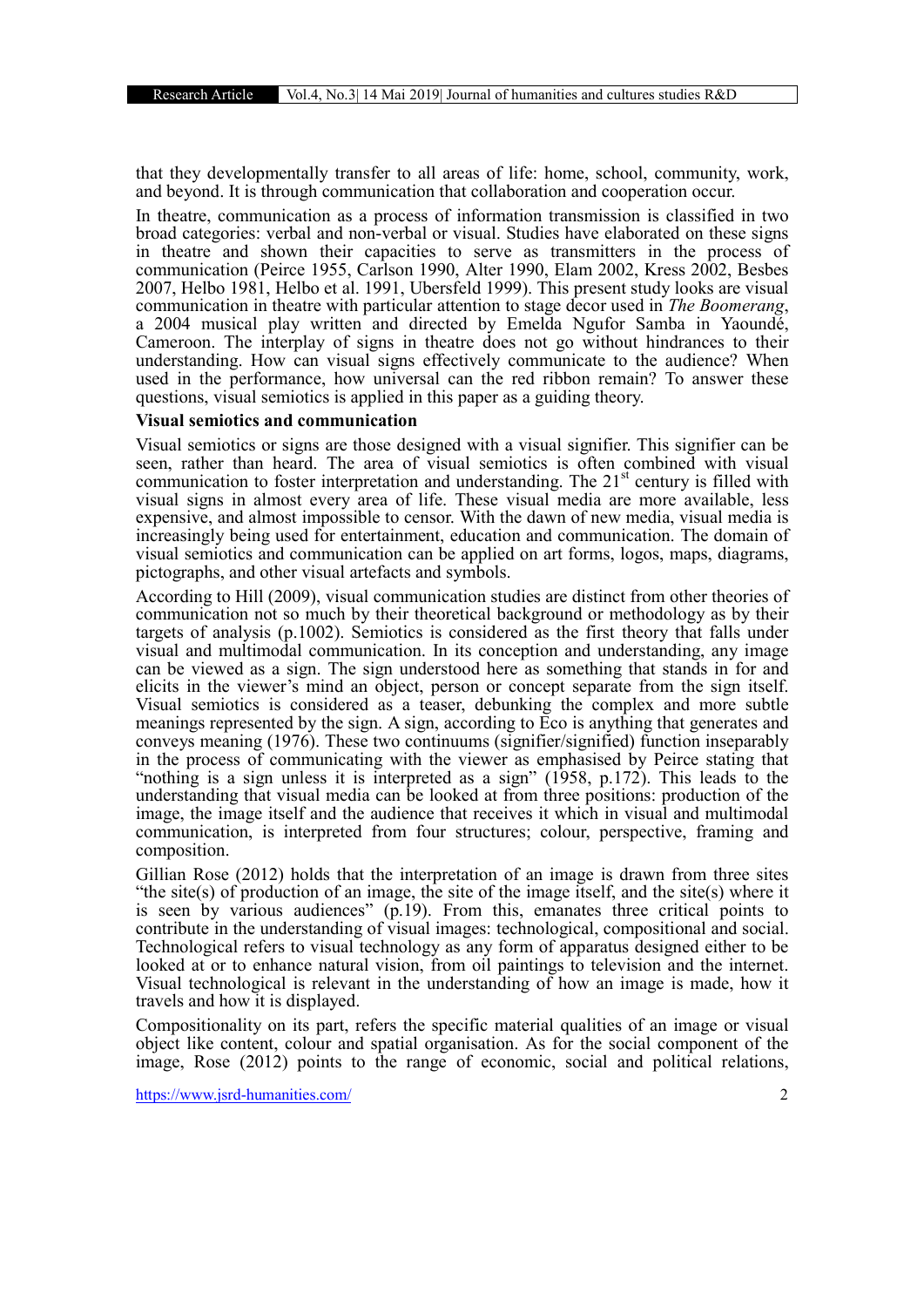institutions and practices that surround an image and through which it is seen and used. This third modality is that which is of interest in this paper as its composition is the most important factors in understanding visual images. Though the image understudied in this paper is not a photograph as embedded in Rose's description of the social modality, the backdrop painting is viewed and understood as a visual representation of a social phenomenon since "visual images are always practised in particular ways, and different practices are often associated with different kinds of images in different kinds of spaces" (2012, p.31). This implies, the HIV Red Ribbon in a health campaign poster or advert will not have the same effect on the audience as it will in a theatre performance. Commenting on this, Rose holds that a "cinema, a television in a living room and a canvas in a modern art gallery do not invite the same ways of seeing" (2012, p.31). The appearing of the HIV Red Ribbon in a theatre hall as part of the décor, mediates the visual effects which spectators have in a different way as it would do in a poster or campaign.

The ways therefore in which viewers respond to visual signs are influenced by visual elements that draw on established cultural codes, values, and icons. The analysis of these cultural codes, values and icons is an essential method and key to understand all types of communication having the latent rules that facilitate sign production and interpretive response (Mick, 1986). Codes entail a process of encoding and decoding which takes into consideration, the cultural baggage of the emitters and receivers. Though the signs functioning in the system of codes can be studied separately, a sign can actually only be understood in the particular context of its utilisation, and in relation to other signs. The rhetoric of the sign will evoke the denotative and connotative functions. The denotative function refers to the signs content while the connotative function reveals the values and emotions triggered on the viewer. In this way, the denotation of a mother and a child is simply two human beings along with other concrete objects in the frame while the connotation of the same representation may portray aspects of motherhood, protectiveness, anxiety or comfort. This implies, the representation of the HIV Red Ribbon might just be seen as a red line drawn with curves while its connotation will point to a more complex understanding.

Visual semiotics as applied in this paper is dedicated to the study and interpretation of images. It is approached from the viewpoint of visual and multimodal communication. According to Kress and Van Leeuwen (2006), there are several ways visual communication can be interpreted. An image for instance, can be interpreted from the point of representation and interaction. Representational and interactional pictures deliver different messages. In representational images, the participant is representing him/herself; whereas in interactional images, the participant plays a more interactive role and seeks to communicate with the viewer (Kress and Van Leeuwen, 2006). Images in general involve two types of participants: represented participants, who are usually people, places, or other things depicted in the pictures; and interactive participants, who communicate with other people. The content of images has three types of relations: those between the participants present, those between interactive and represented participants, and those between the interactive participants of the given image. Interaction occurs between the producer and the viewer of the image (Kress and Van Leeuwen, 2006).

This paper applies the principle of multimodality from the standpoint that it "describes approaches that understand communication and representation to be more than about language, and which attend to the full range of communication forms people use – image, gesture, gaze, posture, and so on – and the relationships between them" (Jewitt,  $2009$ , p.14). Viewing theatre décor from the communicative perspective is not out of place since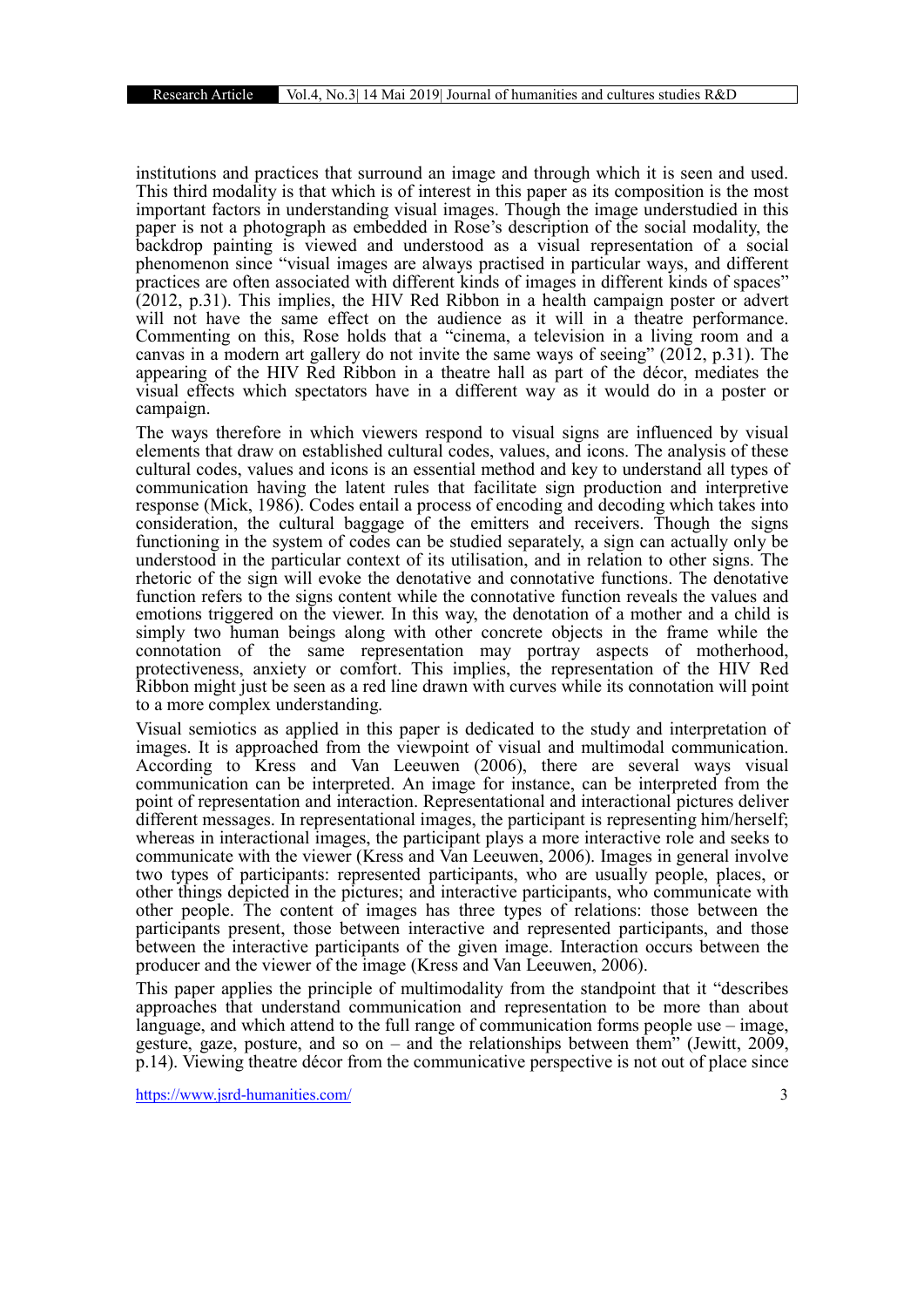it is made of visual media. Décor has always been a mode of communication viewed as visual and multimodal. In line with this, Stöckl (2004) holds that communication has essentially always been multimodal. This causes the décor to be considered under the representation axis of visual semiotics. In this light, visual semiotics describes the relationship between the participants and the viewer as illustrated in the image of the HIV Red Ribon, which was used a décor in the performances of *The Boomerang* in 2004.

#### Data

As mentioned earlier, the data used for analysis in this paper is the HIV Red Ribon used as main decor in the performances of *The Boomerang*. The play which is on HIV/AIDS was written and directed by Emelda Ngufor Samba in 2004. It was produced by the Fobang Mundi Theatre for Social Change with a stage recording for TV broadcasting by Kwasen Ngwangwa. The dramatic or context definition of the title points to something that caused an unexpected harm to the person at the origin. That is, what goes around comes back around.

*The Boomerang* presents the story of a man, Pa Ngong who has a son, Frank studying in the city. The son has a girl friend, Bih, also a university student with whom they are planning to get married. When the story begins, Frank has just discovered that he is HIV positive and deliberately decides to contaminate Bih. Bih on her turn goes for her research in Frank's village and coincidentally comes across Pa Ngong who assists her in footing her bills. The result is that they finally have sex without any condoms. Pa Ngong is infected and on his turn infects Titi, a village Belle. A few years after, Pa Ngong dies of HIV/AIDS, and Bih accompanies Frank for the burial. At the burial, Bih on hearing the name Pa Ngong asks for his picture, and discovers that she had dated her boyfriend's father. With this tragic discovery, Frank decides to reveal the secret he has been keeping for quite a long time. This is the Boomerang effect: what goes around comes back around. Little did Frank know that the girl he had infected was going to infect his father who would later infect his mother. Because of his evil intentions, he has killed his entire family. The pertinent question is to know what Bih and the entire community will do to Frank for this abominable act. Through the interaction of a chorus representing the community, the fight against stigma and hate is initiated and this prevents Frank from committing suicide and Bih forgives him at last. From this, it is envisaged that the representation of HIV, the boomerang effect and the fight against stigma is captured on the decor or scenery.

#### Theatre décor or scenery

https://www.jsrd-humanities.com/ 4 The history of scene design moves back and forth between open theatre spaces with little scenic definition and theatres or productions where the scenic environment is of utmost importance to the presentation of the drama. In theatre, décor is used synonymously as scenery. It refers to the stage decoration or scenery or setting in a theatrical performance and ranges from a single chair to an elaborated re-created street. The use of scenery in theatre started in the pre-renaissance period where the rear wall of the theatre was considered as the scenery. Occasionally, scenic elements were introduced. The notion of scenery then grew and its understanding today sprung from the renaissance period. It was considered as the planes of architecture on which actions are realised in space, taking into account the distortions necessitated by theatre perspective. With the rise of theatre designers like Adolph Appia and Gordon Craig, the scenic practice that was dominant in Europe became a subject of opposition. In this former practice, there was a three-dimensional actor standing on a flat floor surrounded by acres of "realistically" painted canvas. Appia proposed three-dimensional sets that included steps, columns, rams, and platforms revealed in directional light. He believed that shifting light should create an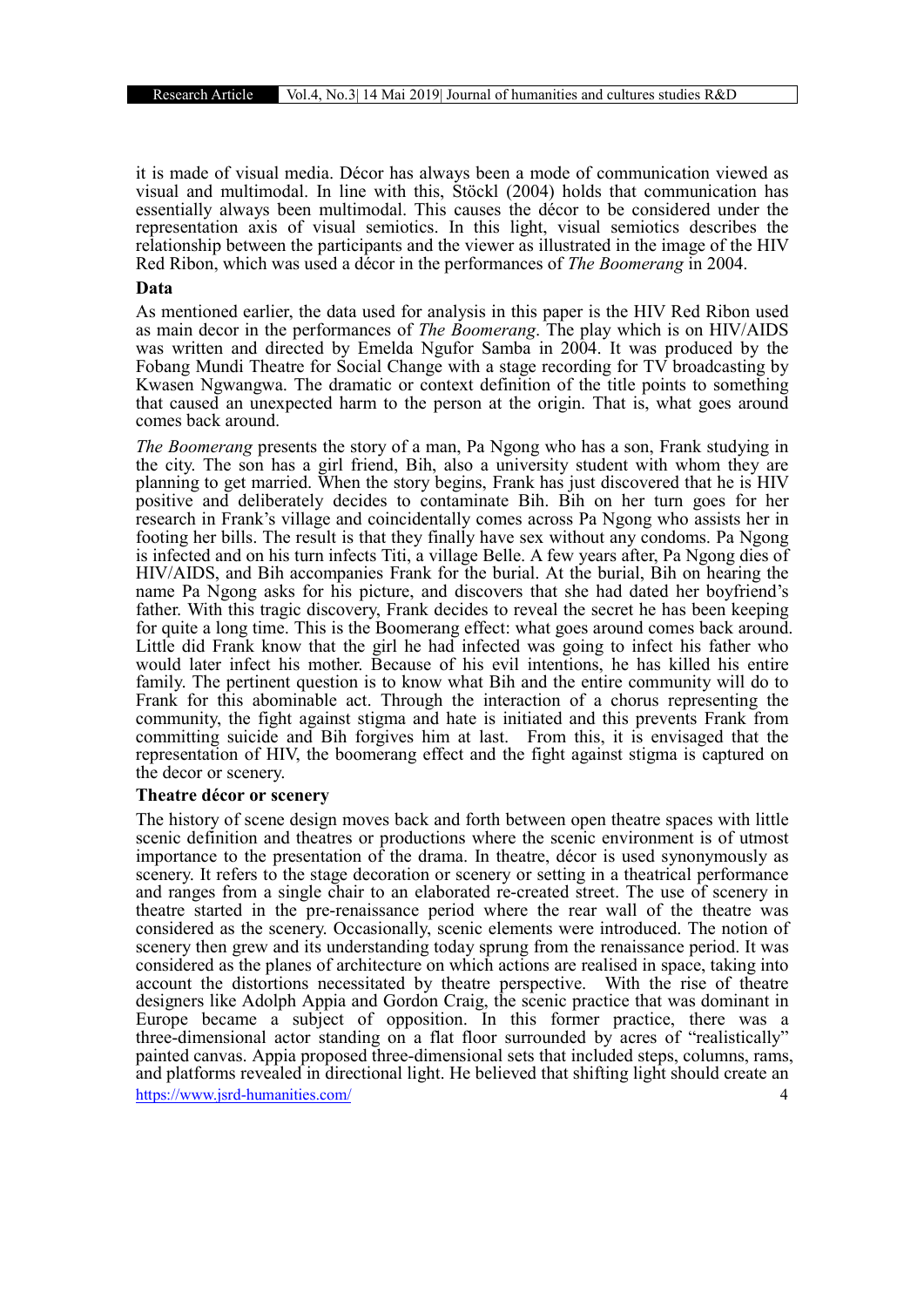inner drama which flows and changes with texture of the music. Lighting became part of the décor as it was designed to change the atmosphere or mood of the play through intensity, colour and direction (Palmer 2015, p.32; Arnold, 2001, p.401).

Though this tradition has gained most of theatre scenery the world over, there are still cases where characters are placed on a set built simply with painted canvas. This was the case with *The Boomerang* where the scenery was simple, made of a painted canvas of the HIV Red Ribbon. This is contrary to the tradition of stage design in musicals which usually use "very elaborated scenic effects as do the productions of Robert Wilson, although with different goals and a different impact on the audience" (Arnold, 2001, p.401). Rather, the approach adopted in the scene design of *The Boomerang* is in line with the open stage tradition which relies on the talents of the actors and the language they speak to express the essence of the world of the play.

Usually, the physical layout of the scenery includes stage properties or stage objects which are built on the stage before the play begins. In this case, they are not considered as properties but as part of the scenery especially represented in the ground plan. Stage properties or objects can also be referred to as set decoration. Helbo et al. (1991) state that "if there is any element in the performance which lends itself to semiotic analysis, it is surely the stage object" (p.155) in confirming the importance of looking at the role it plays in the comprehension of a performance. Stage objects are finite and posses a semic richness. They are discrete in nature and can easily be identified as compared to other semiotic codes in a performance or on the ground plan.

Any discussion on stage objects as signs refers to what Peirce defines as something that stands for something, to someone in some capacity. This is the notion of his triadic relationship in sign system. The significance of this is that an object as a sign, is a relation between the sign vehicle (which in effect is the specific physical form of the sign or object), a sign object (which is the aspect of the world that the sign carries meaning about) and an interpretant (which stands for the meaning of the sign as understood by an interpreter). According to Wilson and Goldfarb (1999, p.96), it is necessary to bring out the ground plan of the scenery which shows exactly how a door closes and opens, where a sofa is placed, at what angle the objects are placed on the floor. This is important as the performers need to move freely between them. In *The Boomerang*, the intention was not to create an aesthetic performance with an elaborate use of objects, but rather to use the play to effect change in the participants and audience. In another direction, the play was more symbolic than realistic which permitted the utilisation of symbolic objects as opposed to the realistic theatre of André Antoine who used chairs from his mother's kitchen on stage.

Stage objects on their own are not signs until they are used in combination with other signs in the performance. Commenting on this, Helbo et al. iterate that the objects do not "serve a purpose in the real world" but rather become "a sign of the real world" (1991, p.156). The object in this case acquires "*a double semiotic status*". This double status is as a result of the object as a sign in the real world (standing for an object in the world), "it is an icon of that object, and has a more or less mimetic relationship with the object it represents ... but, as an element of the performance, it has an autonomous existence: an aesthetic value within the performance, and a semantic value in the building up of meaning in the performance<sup>3</sup> (Helbo et. al., 1991, p.156).

https://www.jsrd-humanities.com/ 5 Taking another semiotic stance, a stage object can be regarded "*as a sememe*" which in effect is, "an organized body of semes (one or more semes corresponding to a distinctive feature)" (Helbo et. al., 1991, p.156). An illustration that can be made here is from a chair. In *The Boomerang*, the chairs that are used do not only have the distinctive features of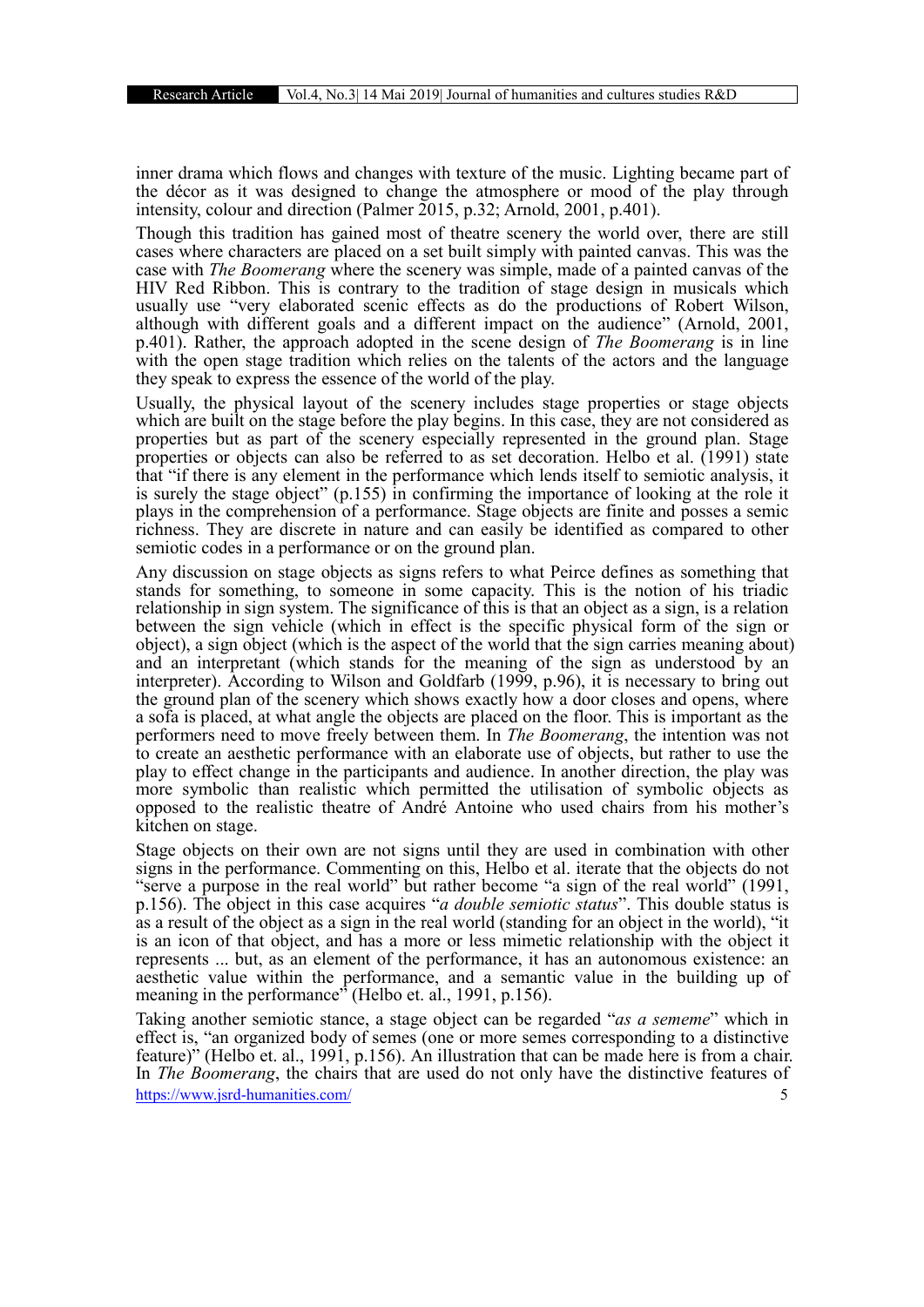ordinary chairs, but also have the features relating to the material or their origin and nature. Those used in the performance are made from wood and locally designed. The features of style and of state portray that they are new. They were made to be used in the performance. Set objects, as the chair, are combined with other elements of theatre, as the backdrop canvas, to make up the scenery or décor. Their coexistence is primordial as they complement each other as elements of visual inanimate signs.

Another important semiotic consideration of theatre décor or scenery is to examine the iconicity. The objective of producing this type of scenery is to relate to the idea of a central image or metaphor. Commenting on this, Wilson and Goldfarb state that "stage design not only must be consistent with the play; it should have its own integrity. The elements of the design – lines, shapes, and colors – should add up to a complete visual universe for the play" (1999, p.93). This implies that focus is on the way in which the scenery resembles that for which it stands (duplicate, replica or simply a stimulus).



Figure1: HIV/AIDS Red Ribbon on the backdrop canvas of *The Boomerang*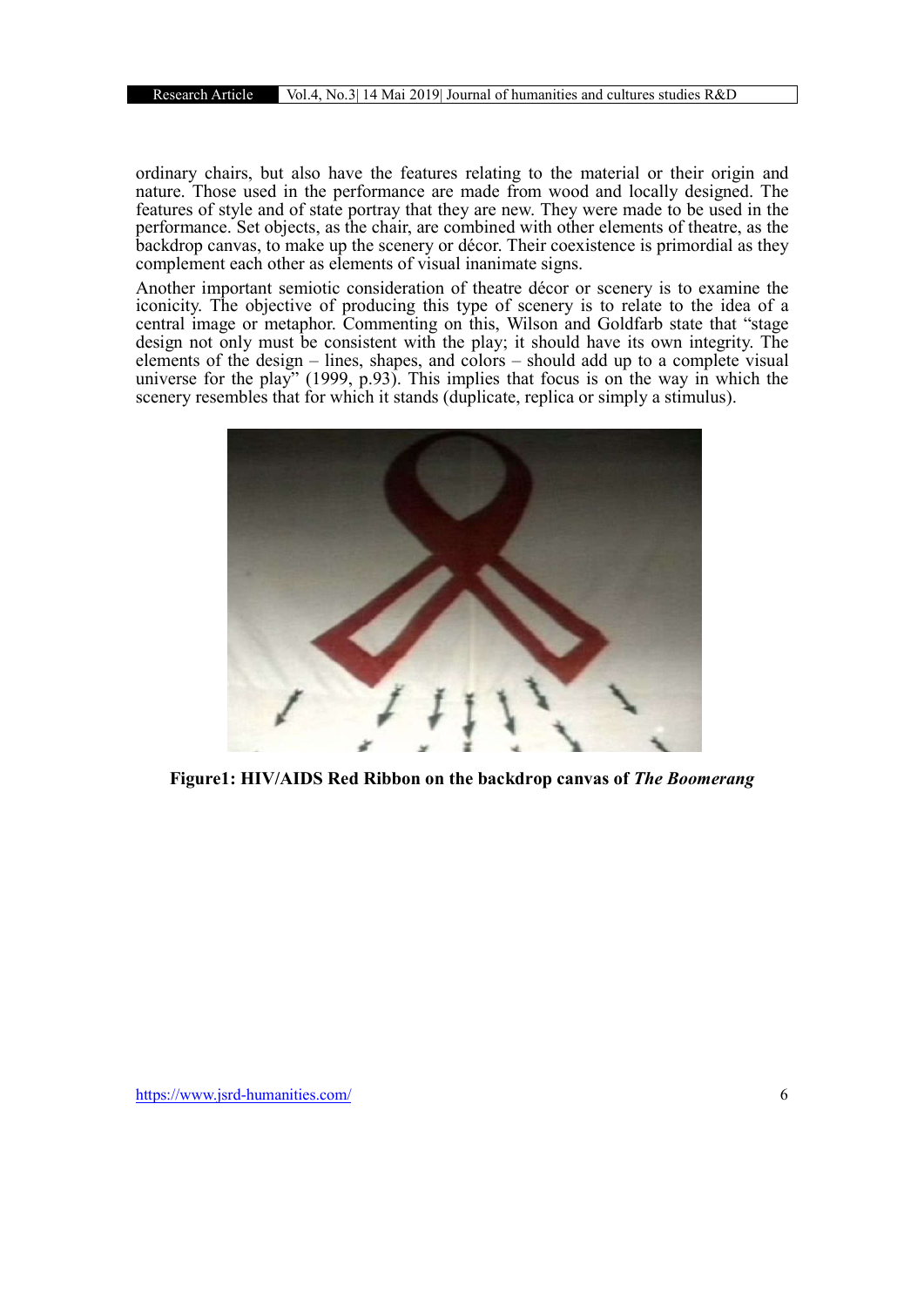

Figure 2: The Boomerang effect of HIV/AIDS

In figure 1, the sign used on the backdrop canvas is illustrative of the HIV/AIDS combat. This logo, represented by the red ribbon which was created by the New York-based Visual AIDS Artists Caucus in 1991, has been widely used when referring to programmes and information on HIV/AIDS, and it symbolises a blockade to the spread of the virus as well as the fight against any related stigma. Since its creation, this visual symbol demonstrates compassion for people living with AIDS and their caregivers. It has become an international symbol for AIDS awareness worldwide. Dominated by the colour red, the significance can vary from one setting to another.

The colour of an image influences its level of multimodality (Kress and Van Leeuwen, 2006). Colour saturation, differentiation, and modulation all have an effect on the message the given image delivers. Colour saturation occurs on a scale from full-color saturation to the total absence of color; usually, this refers to transition from black to white. Colour differentiation varies widely, on a scale from the maximum amount of diversified colour to absolute monochrome. Lastly, colour modulation ranges on a scale from a very modulated and multi-toned color to a plain, pure, and unmodulated color (Kress and Van Leeuwen, 2006).

Other factors also affect the level of modality in a given image. Kress and Van Leeuwen (2006) listed the most important ones, including contextualization, level of representation, depth, and brightness. Each of these, but especially the last two, are useful for interpreting photographic images. Contextualization describes the level of background presence in the image. On the one end of the scale, the background has no content; while on the other, the background is filled with detail. At the level of representation, the scale measures the axel where, on one end, there is the maximum level of abstract illustration and, on the other, there is the maximum amount of representational and detailed picturing. The next scale is depth, which runs from the absolute absence of depth to a deep and rich perspective. The final scale is brightness, which measures the amount of light and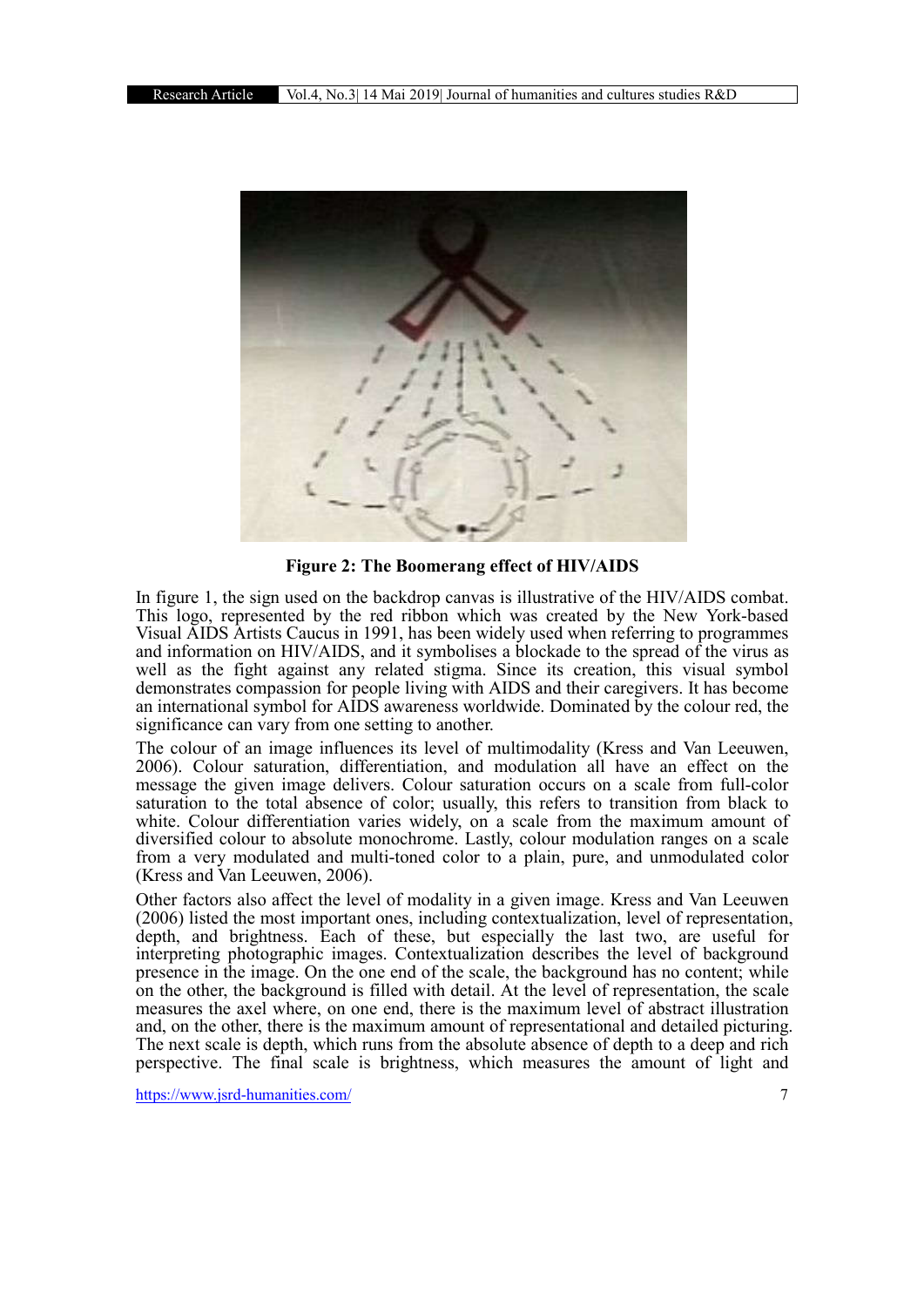brightness in the given image. This scale runs from a large number of different degrees of brightness to only two degrees, which indicates pure, non-brightened colors like pure black and white (Kress and Van Leeuwen, 2006).

According to Kress and Van Leeuwen, the more intense the colors used in the given image are, the stronger message it will send. Colours may highlight or hide the contents of the image. If the colors in a given picture seem flat to the viewer, then the image or its contents will receive a low level of modality and, therefore, a low level of information value as well. Furthermore, the colors themselves may have multimodal value. As some color tones, such as red, yellow, and orange, are seen by many viewers as energetic and warm, use of these colors may increase the level of warmth, energy, and acceptance afforded to the message. Similarly, the use of blue and green tones may increase levels of calmness, comfort, and peacefulness, as these colors are often associated with such feelings. Neutrals, such as white, black, and grey, do not convey strong messages when used in visual communication. Probably for this reason, these colors are more often used in official and professional visual messages, such as in technical charts and diagrams, because doing so will not affect the multimodality of the message.

According to Kniel and Wright, the red colour chosen for this ribbon was for its "connection to blood and the idea of passion ... not only anger, but love, like a valentine" (2008, p.22). From another perspective, the HIV-Web (2004) hold that the red colour explained in the ribbon means:

- Red like love, as a symbol of passion and tolerance towards those affected.
- Red like the anger about the helplessness by which we are facing a disease for which there is no chance for a cure.
- Red like blood, representing the pain caused by the many people that died of AIDS. Red as a sign of warning against carelessly ignoring the biggest problems of our
- time.

In *The Boomerang*, the colour red signifies danger, evil, fire, blood, and anger. All of these attributes are portrayed in the character which Franck assumes throughout the play. Red refers to danger because Franck is advised to take a dangerous decision; to evil because the outcome of his decisions will bring about evil, not only to him but to the entire humankind; fire because the effects of his action spread like a wild fire, infecting not only young girls with HIV but also innocent children; blood because his parents finally die as a result of his wicked and cruel decisions and anger because he is not happy with his infection. To him, the prostitutes who have multiple sexual partners should be those infected and not him with only "three" girlfriends.

In figure 2, the arrows that leave from the logo are directed downwards toward a circle. This circle is *the boomerang effect* which is the core of the play. The boomerang effect, caused by HIV/AIDS is contained within a limited sphere by the fight against stigma dominated by the symbol above. This scenery is present throughout the performance. From the beginning to the end, it stays as the backdrop and this enables the message for change engaged in the performance to be reinforced on the audience. Helbo expresses a similar opinion when he states that "the backdrop of a scene is only reduced to painting if it is removed from the stage location or is involved in a process 'visible to the public eye' and does not just present, but seeks to show, and this is dependent on the one addressed" (1981, p.108). From another perspective, he insists on the idea that the "difference between the backdrop of a setting and a painting lies in the fact that the former as soon as it is considered as decor enters into a process directed at the Other so that it does not merely exhibit, but it 'demonstrates*'*" (Helbo,1987, p.33). The use of the backdrop in this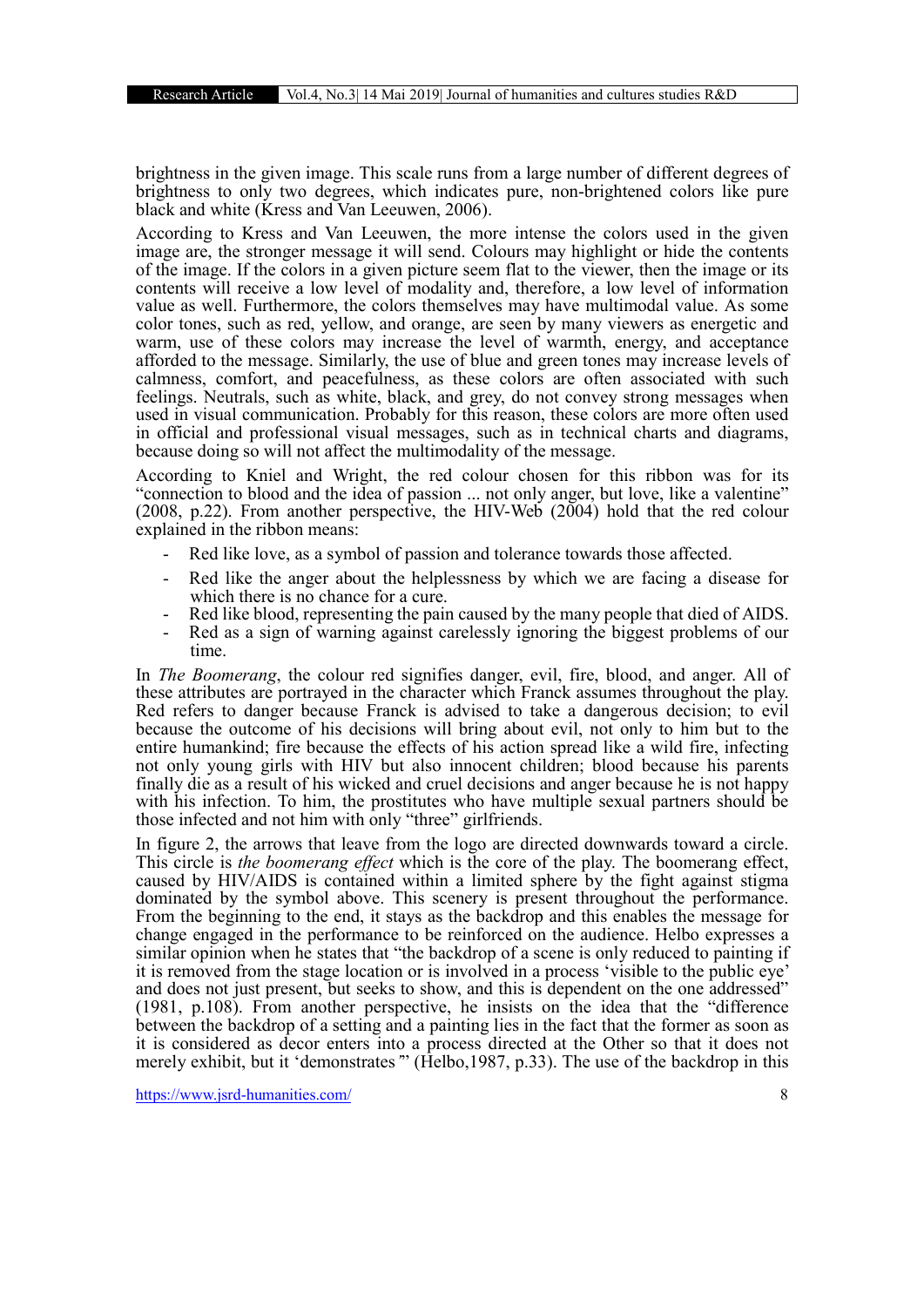performance therefore demonstrates and informs the audience on the form and content of the play and cannot be reduced to a simple painting or decoration. It establishes a particular dramatic setting and functions in this way as a notifying indicator.

When viewed through the semiotic lens, the backdrop produces in the mind of the viewer, a mental image compared to that within psychology. It is within this framework that Danesi purports that "images allow us to recall events, refer to them in various ways, and to generate hypothetical scenarios of situations or conditions that we may not even have actually experienced" (2006, p.441). The visual representation of the fight against HIV/AIDS and related stigma on the backdrop inevitably propels the audience to generate some inner emotions which can be expressed by physical actions. These emotions can be manifested by a change of attitude towards victims of HIV/AIDS or change of mentality on one's own sex life. When this is achieved, it is presumed that the desired effect of visual communication in theatre has been attained. In communication therefore, a visual image as that on the backdrop, allows viewers to recall, plan for and predict things. This does not however, eliminate the potential of visual communication being miss-interpreted. It is possible that the letter N is visualised by someone as Z when turned to a certain degree. While a viewer with a high capacity of conceiving mental representations will go beyond the simple interpretation of a sign, one with less capacity will barely succeed to interpret it. This implies, even in theatre, meaning is not universal or automatic. The context of utilisation and other accompanying signs must be taken into consideration in the process of communication.

Can the image therefore of the HIV Red ribbon be considered as a well received visual communicative sign as used in the play *The Boomerang*? It goes without say drawing from the above paragraph that the answer to this question is negative. As a visual sign, the context of utilisation must be taken into account as well as the culture of the viewer's to understand the code used. A viewer, not versed with the propaganda on/around HIV/AIDS in Cameroon will hardly understand what the sign represents. The ribbon may just be a strange symbol or object. For this category of viewer to be brought to the same level of understanding as the one who understands it, other signs are brought into the communication scheme. In this way, theatre effectively communicates not only through visual signs but by combining them with verbal signs. This permits the viewer to complete gaps left by one category of signs with information gotten from the other. By so doing, the four guidelines highlighted - accuracy, cultural relevance, comprehensibility and narrativity – as principles to facilitate the creation and evaluation of visual signs in theatre take their rightful place. They are pivots in any visual communication scheme and much be treated as such failure of which, a visual sign, beautifully conceived and produced will signify little or nothing to an audience with a different cultural background as that of the emitters.

# Conclusion

The use of visual signs in communication is as important as that of verbal ones. In as much as these signs are important communicative tools, when used in theatre or any art form, their interpretations is complete when viewed from the perspective of the context of utilisation and the cultural baggage of the receivers. The use of scenery or décor as a visual sign in theatre communication is just one out of many. Scenery or décor as illustrated in this paper cannot be fully understood if the other communicative signs of the performance are ignored. For instance, the HIV Red ribbon used on the backdrop is a visual sign that speaks for itself. This notwithstanding, if used in contexts where a viewer or audience member has the preconception that the colour red represents love, this viewer will interpret the image as an encouragement in love. The implication here is that, the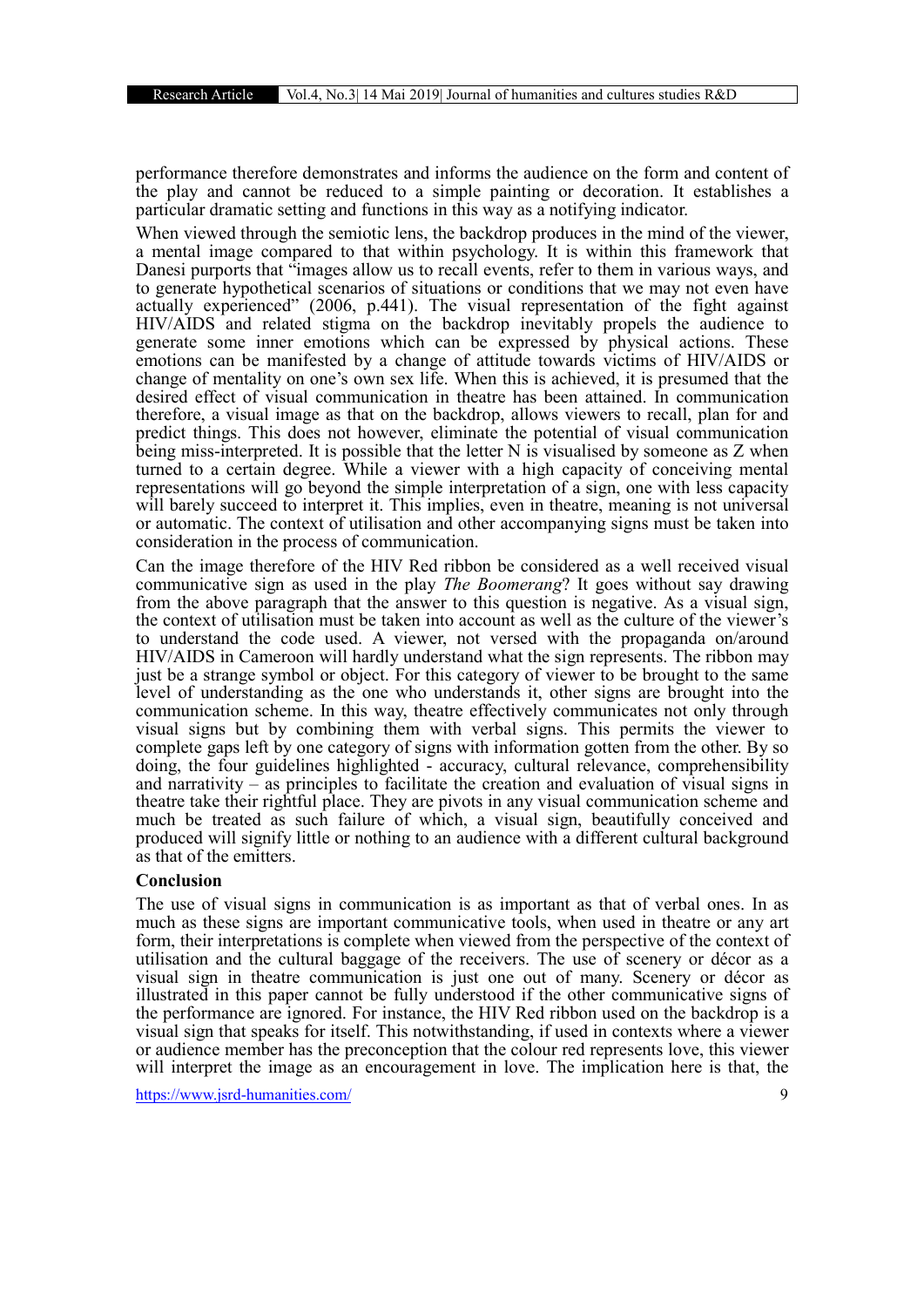viewer will turn to maximise his/her sexual practice whereas the real meaning of the sign was to raise awareness against HIV and related stigma.

Through the synthesis of the system of communicative signs used in *The Boomerang*, a fairly complete impression of the message is made. The viewer is called upon to make use of all the signs which the emitter has invoked and evoked in the communicative scheme. Visual communication in this case, reinforces the massages that are inherent in verbal communication dominating most of our theatre performances toady. Contrary to verbal communication, visual signs are not limited to language barriers though the viewer needs to be at the same level of understanding as the sender of the message to be able to decode the coded message. It can be said therefore that, scenery or décor can facilitate even the comprehension of the mode of representation incarnated by this play. It was far from realistic. It was more symbolic in nature as it set out not to present characters'/participants' lives in the performance, but to use fiction in representing reality. The fictional story created and written in a script and dramatised, was performed before an audience by actors who fortified the visual message captioned on the scenery by other signs like gestures, facial expressions, body movements and verbal language.

#### References

- Alter, Jean. (1990). *A Socio-Semiotic theory of theatre*. Philadelphia: Philadelphia University Press.
- Arnold, Stephanie. (2001). *The Creative Spirit: An introduction to theatre, Second edition*. California/Mayfield Publishing Company.
- Besbes, Khaled. (2007). *The Semiotics of Beckett's Theatre. A Semiotic Study of the Complete Dramatic Works of Samuel Beckett.* Boca Raton, Florida: Universal Publishers.
- Carlson, Marvin. (1990). *Theater Semiotics, Signs of Life*. Bloomington and Indianapolis: Indiana University Press.
- Danesi, M. (2006). "Visual Semiotics", in Brown, K. (Ed.), *The Encyclopedia of language and linguistics. 2nd edition*. Amsterdam: Elsevier. pp.441-448.
- Eco, Umberto. (1976). *A theory of semiotics*. Bloomington: Indiana University Press.
- Elam, Keir. (2002). 'The Semiotics of Theatre and Drama'. in *Semiotics*. Vol., 3. Ed. Karin, electronic version
- Helbo André et al., (1991). *Approaching Theatre*, Bloomington & Indianapolis, Indiana University Press.
- Helbo André, (1987). *Theory of Performing Arts*, Amsterdam, Philadelphia : Benjamins.
- Helbo, André. (1981). 'The Semiology of Theater Or: Communication Swamped'. in *Poetics Today*, Volume 2, No. 3 (pp.105-111)
- Hill, Charles A. (2009). 'Visual Communication theories' in Littlejohn S.W & Karen A. F. (Eds.). Encyclopedia of Communication Theory. Los Angeles: Sage. pp.1002-1005
- HIV-Web, (2004). The history of red ribbon, retrieved novermber 20, 2017 from http://www.hiv.bg/about.hiv.bg.eng.htm
- Jewitt, C. (eds) (2009). The *Routledge Handbook of Multimodal Analysis*. London and New York: Routledge
- Kniel, Nicholas and Timothy Wright. (2008). *Ribbon: The Art of Adornment*. Utah: Gibbs Smith.

https://www.jsrd-humanities.com/ 10